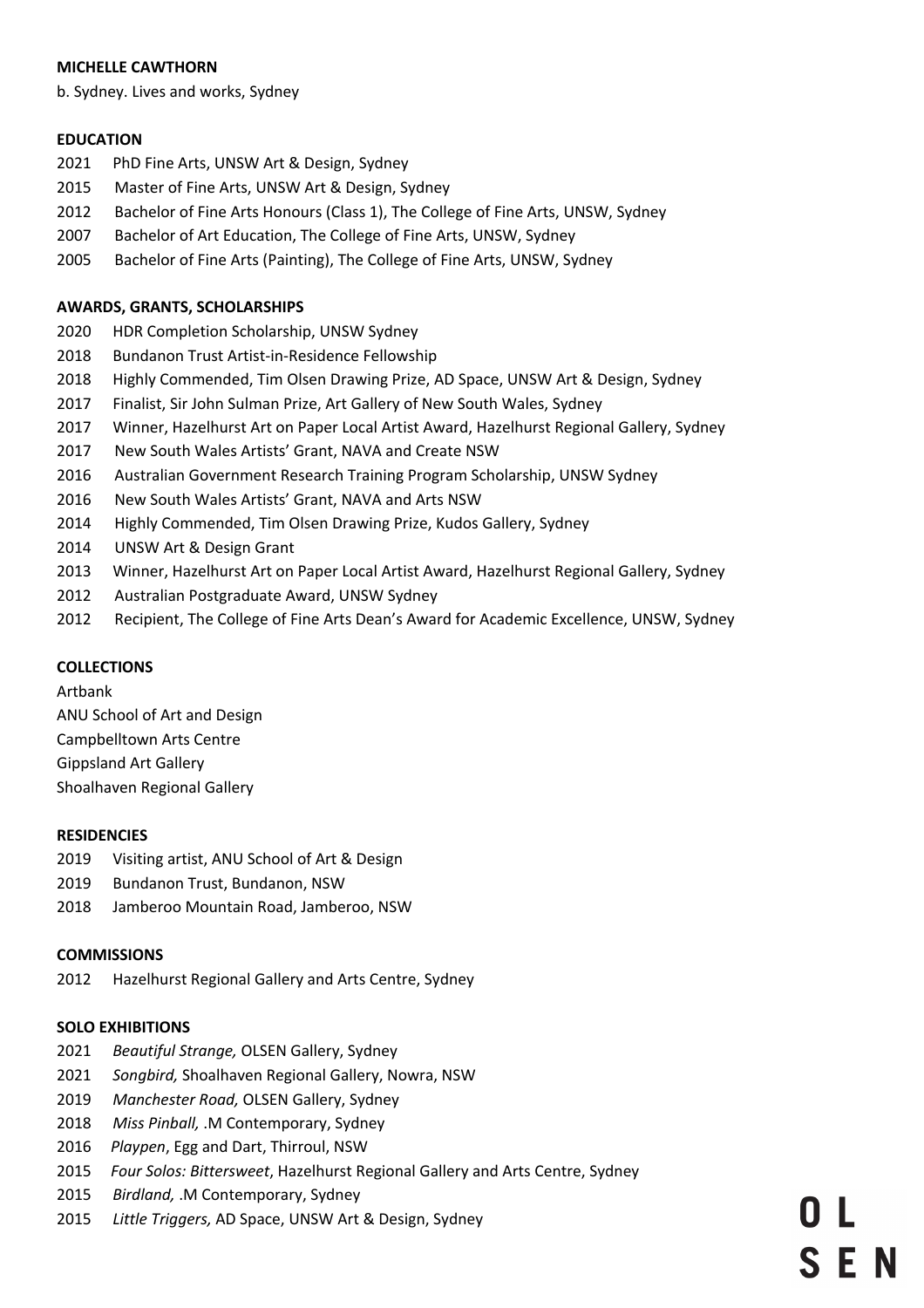- *Sleeper,* Sheffer Gallery, Sydney
- *Idle Thoughts*, Walcha Gallery of Art, Walcha, NSW
- *Memorophilia,* Kudos Gallery, Sydney
- *a tenuous thing*, At The Vanishing Point, Sydney
- *BlueBird,* Community Gallery, Hazelhurst Regional Gallery and Arts Centre, Sydney

## **JOINT EXHIBITIONS**

- *Two Weeks,* ANU Drawing and Printmedia Studios, Australian National University, Canberra
- *This Is Not A Solo Show*, (collaboration with Peter Sharp) Verge Gallery, University of Sydney, Sydney
- *Memory Fragments*, Art Space on the Concourse, Sydney

# **SELECTED GROUP EXHIBITIONS**

- *Ravenswood Art Prize,* Ravenswood School for Girls, Sydney
- *Adelaide Perry Prize for Drawing*, Adelaide Perry Gallery, Croydon, Sydney
- *Hazelhurst Art on Paper Award*, Hazelhurst Regional Gallery and Arts Centre, Sydney
- *Summer Exhibition,* OLSEN Gallery, Sydney
- *Life in Working Art II,* Hazelhurst Regional Gallery and Arts Centre, Sydney
- *Fisher's Ghost Art Award* (Open), Campbelltown Arts Centre, Campbelltown, NSW
- *Splash: McClelland Contemporary Watercolour Award,* McClelland Gallery, Langwarrin, VIC
- *Winter Group Show,* OLSEN Gallery, Sydney
- *Ravenswood Art Prize,* Ravenswood School for Girls, Sydney
- *Summer Group Show,* OLSEN Gallery, Sydney
- *20 Artworks in the Garden,* Hazelhurst Regional Gallery and Arts Centre, Sydney
- *Hazelhurst 20|20,* Hazelhurst Regional Gallery and Arts Centre, Sydney
- *Fisher's Ghost Art Award* (Open), Campbelltown Arts Centre, Campbelltown, NSW
- *Ravenswood Art Prize,* Ravenswood School for Girls, Sydney
- *Collectivus: A Summer Group Show,* OLSEN Gallery, Sydney
- *Fisher's Ghost Art Award* (Open), Campbelltown Arts Centre, Campbelltown, NSW
- *FLOW Wollongong Art Gallery National Contemporary Watercolour Prize*, Wollongong, NSW
- *Ravenswood Art Prize*, Ravenswood School for Girls, Sydney
- *Antumbra,* OLSEN Gallery, Sydney
- *Splash: McClelland Contemporary Watercolour Award* (Inaugural), McClelland Gallery, Langwarrin, VIC
- *Fisher's Ghost Art Award* (Open), Campbelltown Arts Centre, Campbelltown, NSW
- *Return*, AD Space, UNSW Art & Design, Sydney
- *How We See Ourselves*, West End Art Space, Melbourne
- *Jamberoo Mountain Road,* Shoalhaven Regional Gallery, Nowra, NSW
- *Adelaide Perry Prize for Drawing*, Adelaide Perry Gallery, Croydon, Sydney
- *Imagine,* (inaugural exhibition) Gippsland Art Gallery, Sale, Victoria
- *Fisher's Ghost Art Award* (Open), Campbelltown Arts Centre, Campbelltown, NSW
- *Tim Olsen Drawing Prize*, AD Space, UNSW Art & Design, Sydney
- *Sculpture Show,* The Broadhurst Gallery, Hazelhurst Regional Gallery and Arts Centre, Sydney
- *Winter Group Show,* .M Contemporary, Sydney
- *Ravenswood Art Prize* (Inaugural), Ravenswood School for Girls, Sydney
- *Re-Launch,* AD Space, UNSW Art & Design, Sydney
- *Summer Group Show,* .M Contemporary, Sydney
- *Wollongong Art Gallery Contemporary Watercolour Prize*, Wollongong, NSW
- *The Charged Object,* Gallery Lane Cove, Sydney
- *Woollahra Small Sculpture Prize*, Sydney
- *Hazelhurst Art on Paper Award*, Hazelhurst Regional Gallery and Arts Centre, Sydney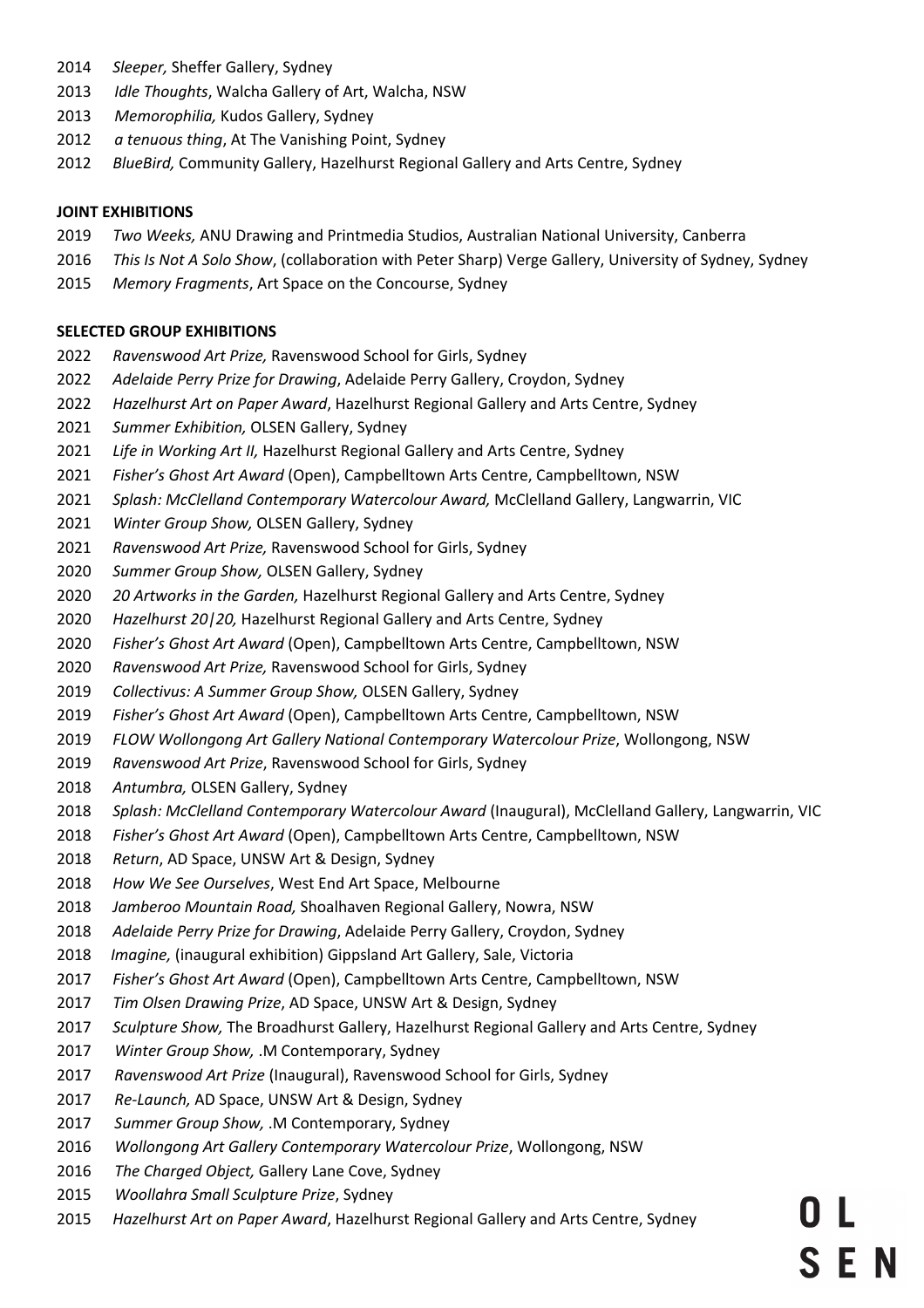- 2015 *The Bird Show,* Spot 81, Sydney
- 2015 *Annual Winter Group Show*, .M Contemporary, Sydney
- 2015 *Drawing Now 2015,* AD Space, UNSW Art & Design, Sydney
- 2015 *Private Lives: The Artist as Collector,* SH Ervin Gallery, The National Trust, Sydney
- 2014 *Summer Group Show,* .M Contemporary, Sydney
- 2014 *Fisher's Ghost Art Award* (Drawing, Contemporary), Campbelltown Arts Centre, Campbelltown, NSW
- 2014 *Kudos Award*, Kudos Gallery, Sydney
- 2013 *Drawing Now,* Ivan Dougherty Gallery, University of New South Wales, Sydney
- 2013 *Willoughby Sculpture Prize*, Incinerator Art Space, Sydney
- 2013 *Chippendale New World Art Prize*, X88 Gallery, Sydney
- 2012 *Tomorrow, Today,* COFASPACE, University of New South Wales, Sydney
- 2012 *Drawing Show,* Walcha Gallery of Art, Walcha, NSW
- 2012 *Half a Desk,* Kudos Gallery, Sydney
- 2012 *Alive and Well,* First Draft Gallery, Sydney
- 2012 *Half-Way Mark*, COFASPACE, University of New South Wales, Sydney
- 2008 *Jacaranda Acquisitive Drawing Award,* Grafton Regional Gallery (touring) NSW, Queensland, VIC
- 2008 *1200k West- Fowlers Gap*, COFASPACE, University of New South Wales, Sydney
- 2006 *ILIRI Fowlers Gap Field Trip*, COFASPACE, University of New South Wales, Sydney
- 2005 *COFA Annual: Graduating Students Exhibition,* COFASPACE, University of New South Wales, Sydney
- 2005 *Imaging the Land,* COFASPACE, University of New South Wales, Sydney
- 2003 *TERRORart,* Kudos Gallery, Sydney
- 2003 *Dissonance,* COFASPACE, University of New South Wales, Sydney

# **SELECTED BIBLIOGRAPHY**

Chloé Wolifson, 'Songbird', catalogue essay, June 2021

*Michelle Cawthorn: Songbird,* exhibition catalogue, 9 July, 2021

'Collector and Gallerist Michelle Chanique tells us about how a personal connection with the artist lead to her using Art Money', *Art Money* online, 17 March 2021

Annie Tonkin, 'New Reps at Olsen', *Art Collector* online*,* 24 July 2019

Richard Morecroft, 'Capturing the Coast', *South Coast Style,* No. 70, Winter 2019, pp 50 – 51

*Jamberoo Mountain Road*, exhibition catalogue, Shoalhaven Regional Gallery, NSW, 2018. pp. 17 – 19

*Michelle Cawthorn | Sensuous Symbolism,* exhibition catalogue, .M Contemporary, Sydney, 2018

Andrew Frost, 'Flipper Bumper High Scores: Michelle Cawthorn's Sensuous Symbolism', catalogue essay, May 2018

Chloé Wolifson, 'Michelle Cawthorn – *Miss Pinball,* .M Contemporary', catalogue essay, May 2018

Gregg, Simon and Scott, Lesley 2017, *Imagine,* exhibition publication, Gippsland Art Gallery, Victoria, pp. 12, 14, 17, 18, 76, 110-111, 136

*Hazelhurst Art on Paper Award 2017*, exhibition catalogue, Hazelhurst Regional Gallery and Arts Centre, pp. 5, 32 - 33 Andrew Frost, 'Archibald, Wynne & Sulman 2017: A cup of tea and a lie down', *The Art Life,* online, 2 August 2017 Andrew Frost, 'Archibald 2017: objections to winning work are merely whinges over style', *The Guardian* (Australian edition), 29 July 2017

Jim Gainsford, 'Self-taught artist an Archibald finalist for the third time', *St George and Sutherland Shire Leader,*  online 22 July and in print 26 July 2017

Denene Keegan, 'Profile on local artist Michelle Cawthorn,' *Friends of Hazelhurst Regional Gallery and Arts Centre,*  newsletter, July – September 2017, p. 4,

Jo Bosben, 'Playpen – Michelle Cawthorn', *What's On: Art & Deign UNSW*, September 2016

'Michelle Cawthorn: Playpen', *Artist Profile online,* 10 September 2016

'Michelle Cawthorn: Playpen', *Art Almanac online,* 30 August 2016

Jo Bosben, 'This is Not A Solo Show – Sharp and Cawthorn', *What's On: Art & Design UNSW*, June 2016